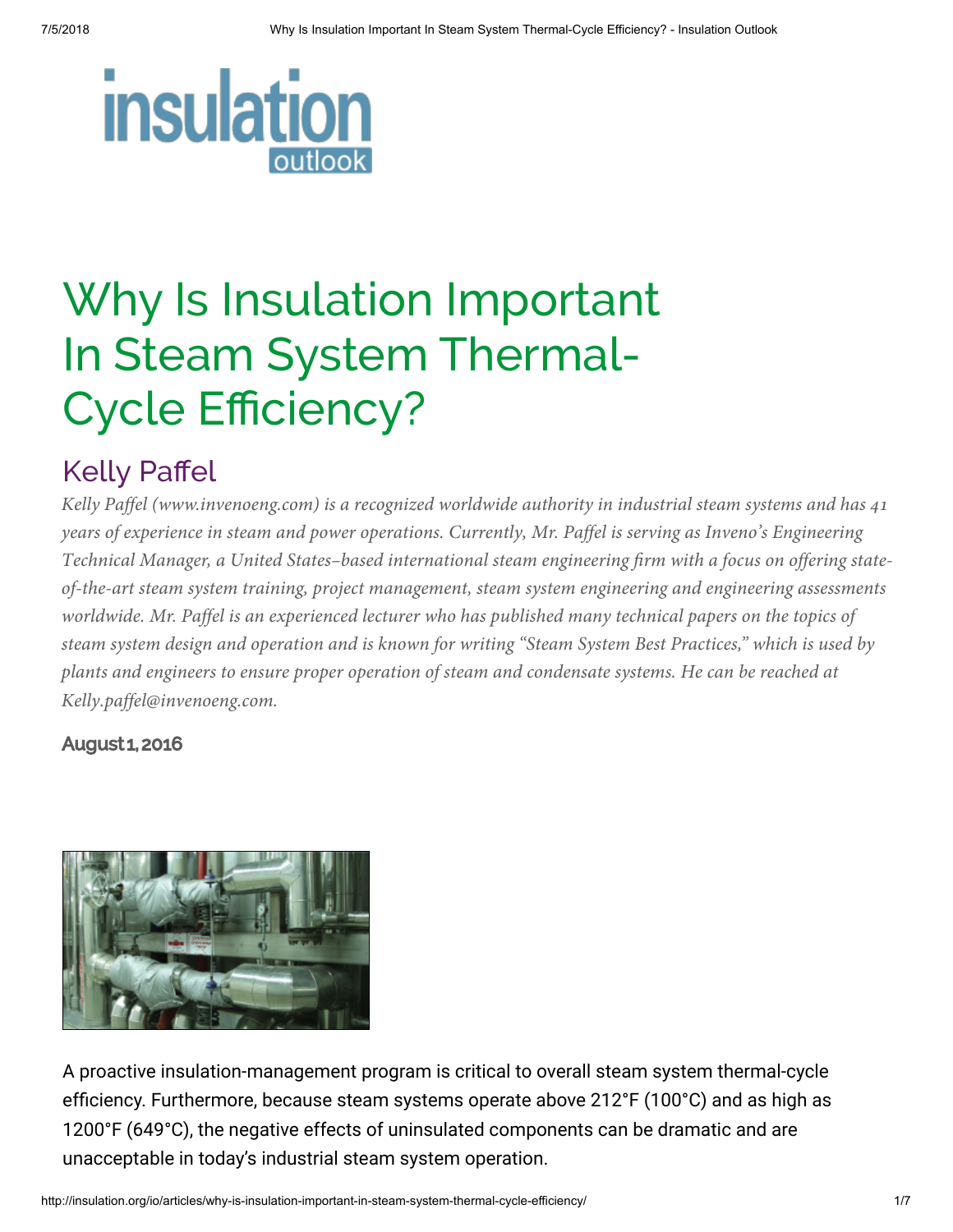What items in a steam/condensate system needs to be insulated? The simple answer is everything! Insulating the steam lines is not sufficient to constitute an insulation-management program. The steam/condensate components include steam/condensate distribution lines, heat-transfer components, valves, condensate tanks, deaerators, flash tanks, and other items.

### Reasons to Adopt a Proactive Insulation Program

There are many reasons to adopt a proactive insulation program for steam and condensate systems:

- To control surface temperatures for personnel protection and safety;
- To improve steam quality;
- To prevent premature failures of steam-system components;
- To facilitate proper steam temperature control of a process;
- To conserve energy by reducing heat losses;
- To prevent or reduce damage to electronic equipment from exposure to high temperatures; and
- To protect the environment by conserving energy while reducing the amount of fuel used for combustion purposes, resulting in lower emissions.

#### Control Surface Temperature to Protect Personnel

A number of government agencies have addressed the safety risks of high-temperature surface areas of steam and condensate systems. All regulations clearly state that plant personnel cannot be exposed to high-temperature surface areas that can cause injury. To safeguard personnel, international standards require insulation or another protective device when the temperature of steam/condensate surfaces exceeds 140°F (60°C). In lieu of insulation, the plant can elect to install guards or other devices, though these are typically more expensive than insulation; therefore, insulation is the better approach.

#### Steam Quality

Steam quality is the proportion of saturated steam (vapor) in a saturated condensate liquid/steam (vapor) mixture. A steam quality of 0 indicates 100% liquid (condensate), while a steam quality of 100 indicates 100% steam. One pound of steam with 95% steam and 5% of liquid entrainment has a steam quality of 0.95. Today's manufacturing standards and techniques in heat transfer and control are typically designed for 100% steam quality.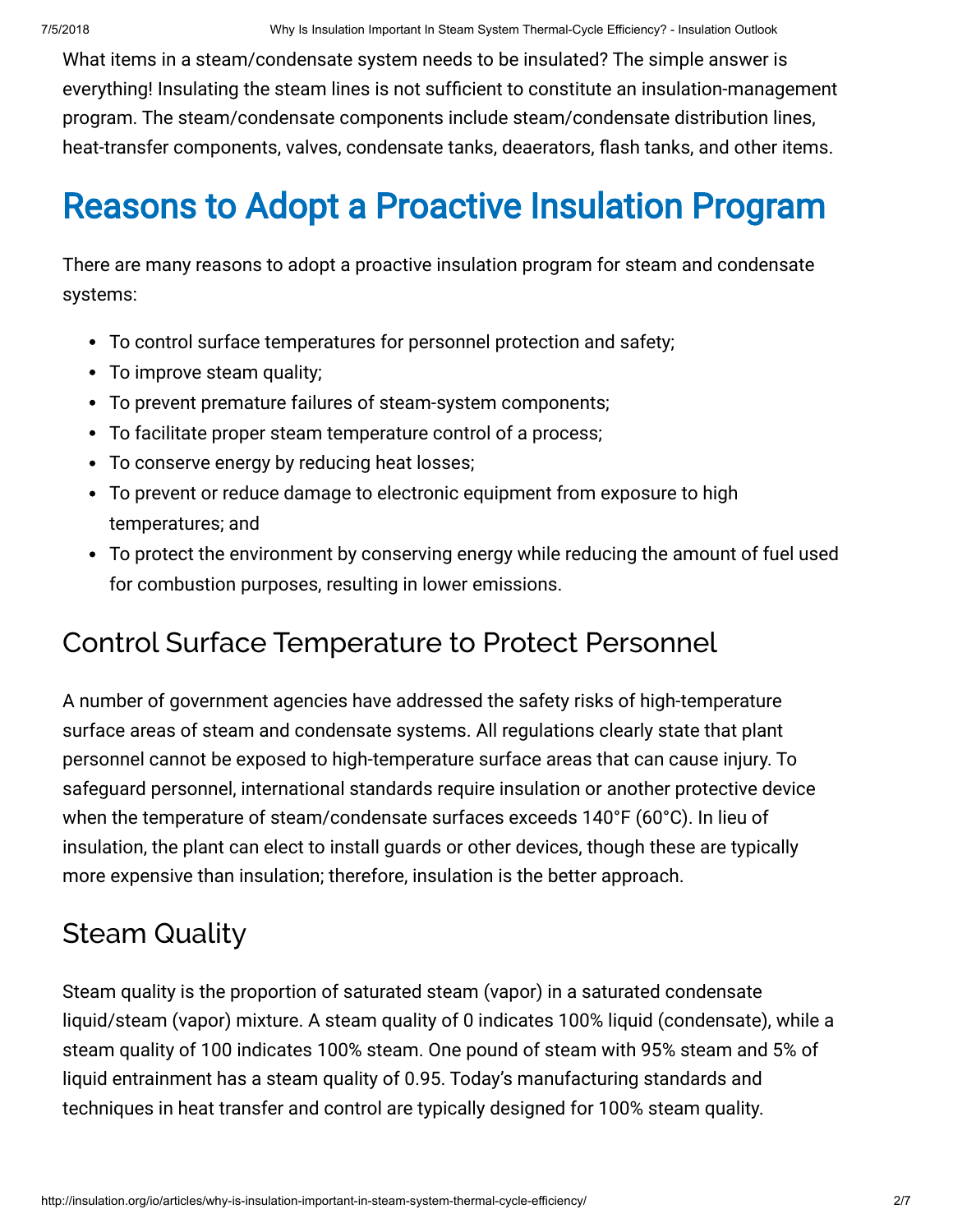Uninsulated steam components suffer a higher energy loss and therefore generate an increased amount of condensate; accordingly, more condensate will be entrained in the steam vapor, thus reducing the steam quality. To ensure a high quality of steam to the process, all steam components need to be insulated, which will result in higher performance in the process units.

#### Premature Failures

Condensate systems are prone to have carbonic acid corrosion, and the corrosion is more aggressive with condensate temperatures below 204°F. Therefore, insulating all condensate components (condensate lines, tanks, flash tanks, etc.) will keep condensate temperatures high and will reduce the effects of carbonic acid. The result is extending the life of condensate system components.

#### Proper Temperature Control of a Process

Insulation plays an important role in achieving proper temperature control of a process. If the exposed outer surfaces of heat-transfer components are not insulated, they will release energy to the atmosphere instead of the process fluid. This will cause a high pressure drop in the heat transfer, which equates to a lower temperature and a high condensation rate that the system probably was not designed to evacuate.

Steam tracing is a prime example of why it is important to have proper insulation. A small area of the tracing tube makes contact with the process pipe, while a large area is exposed to the atmosphere. For this reason, controlling the temperature of the tracing system becomes difficult without proper insulation.

### Conserving Energy

A lot of information has been developed regarding energy losses, and this article will only touch briefly on this issue. Remember, it is as important to insulate the condensate system as it is to insulate the steam system in order to prevent energy losses.

## Insulation Thickness

To determine the proper thickness of insulation, begin by determining whether the purpose of the insulation is to prevent losses (economic reasons), to protect personnel, or both. Then, determine the appropriate surface temperature for the outer surface.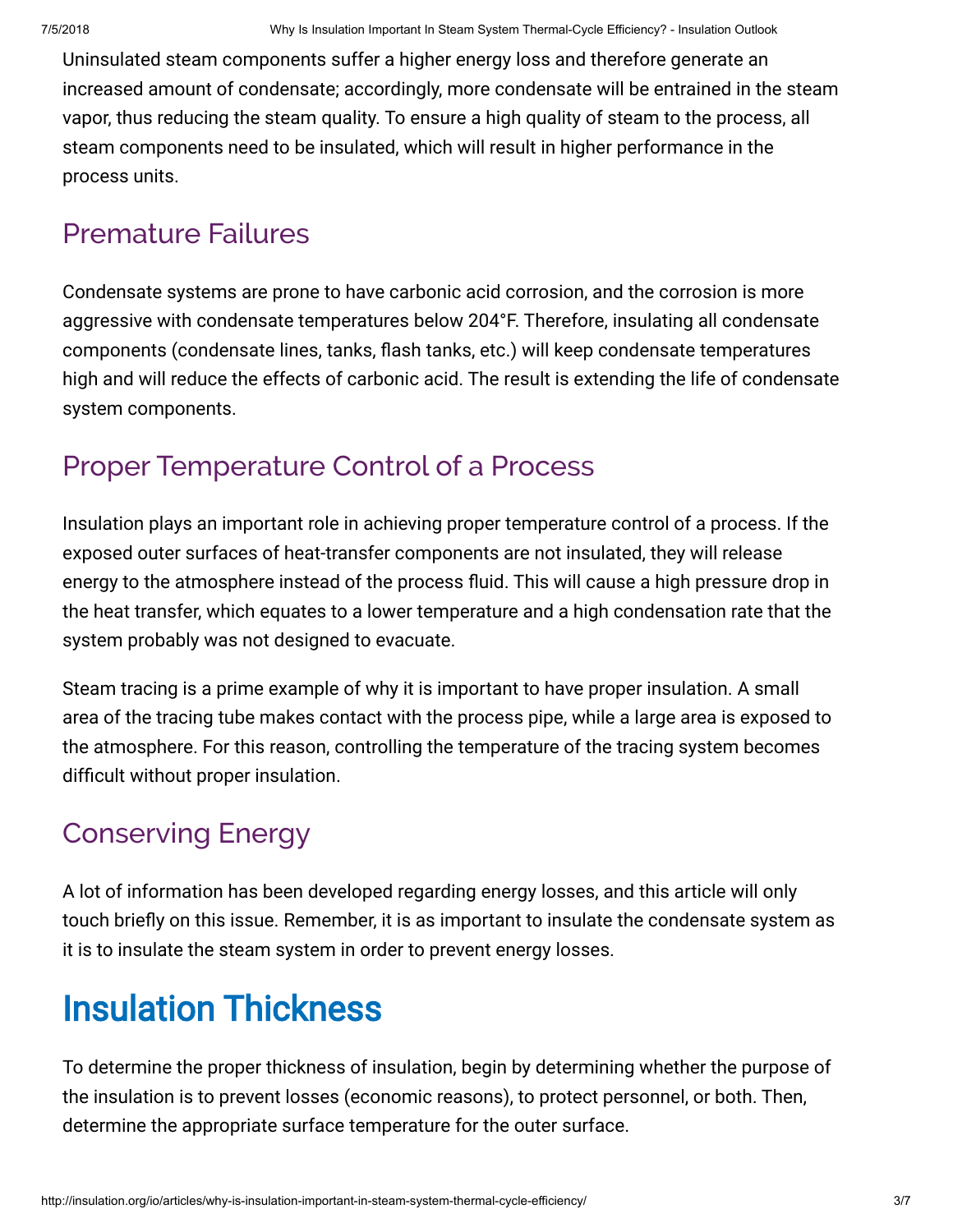Many installation conditions also affect the required thickness for insulation, including whether the insulation is indoors or outdoors, and the ambient temperatures around the steam/condensate components. A considerable amount of information is available for determining the proper amount of insulation for each application—including tools like the National Insulation Association's/National Institute of Building Sciences' (NIA's/NIBS') Mechanical Insulation Design Guide, insulation calculators, and 3E Plus® software—and plants should use these tools to make sound choices. In addition, NIA will provide justification data upon request.

| <b>Insulation Type</b><br><b>Calcium Silicate</b><br><b>Mineral Fiber</b><br><b>Perlite</b><br><b>Refractory Fiber</b> | <b>Temperature Rating</b><br>1200°F (649°C)<br>1200°F (649°C)<br>1200°F (649°C)<br>2400°F (1316°C) | K-Value (Btu+in/h+ft2+"F)<br>0.38<br>0.48<br>0.55 to 0.80<br>N/A |                                    |                |              |
|------------------------------------------------------------------------------------------------------------------------|----------------------------------------------------------------------------------------------------|------------------------------------------------------------------|------------------------------------|----------------|--------------|
|                                                                                                                        |                                                                                                    |                                                                  | <b>Glass: Fibrous and Cellular</b> | 1000°F (538°C) | 0.22 to 0.33 |
|                                                                                                                        |                                                                                                    |                                                                  | <b>Aerogels</b>                    | 1200°F (649°C) | 0.15         |

General guidelines are as follows:

- Steam/condensate pipe size up to 2 inches (50 DN) requires a minimum of 1.5 inches (3.8 cm) of insulation.
- Steam/condensate pipe size from 2 inches to 8 inches (50 DN to 200 DN) requires a minimum of 2 inches (5 cm) of insulation.
- Steam/condensate pipe size more than 8 inches (200 DN) requires a minimum of 3.5 inches (8.8 cm) of insulation.

### Available Materials

Plants have a number of options when it comes to insulating steam and condensate system components. Calcium silicate and mineral fiber are the most commonly used insulation types today for these components. Calcium silicate is a granular insulation that is reinforced with fibers and molded into a rigid form. Calcium silicate has a good K-value, has a service temperature up to 1200°F (649°C), and has good flexural strength. Fibrous or cellular glass is another choice available in many forms, such as pipe, flexible blanket, or rigid board. With a good K-value and a high service temperature, it is a solid choice for steam and condensate systems. Pre-insulated tubing and piping is readily available today. Plants should establish an insulation standard for the steam and condensate system and involve all personnel in the program.

## Insulation Protection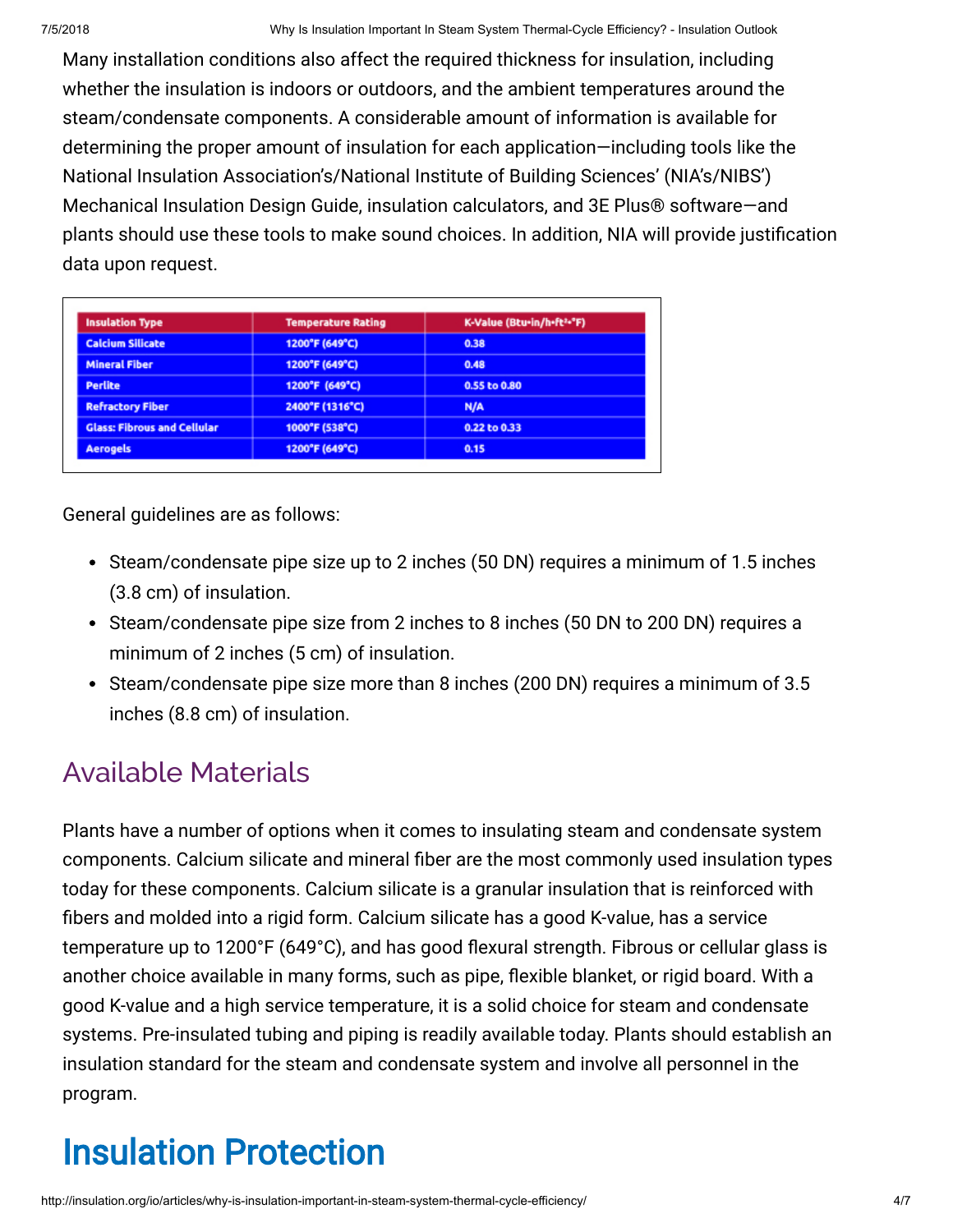The efficiency and service of insulation depends directly on its protection from moisture entry, mechanical damage, and chemical damage. Choices of jacketing and finish materials are based upon the mechanical, chemical, thermal, and moisture conditions of the installation. Certainly, cost and appearance requirements are additional variables to consider.

#### Labeling

An insulation-management program is not just limited to the insulation, but also includes the overall system. Labeling the lines to indicate the product in the piping and the flow direction is essential to informing plant personnel about the system. Adding information about other items such as pressures, temperatures, and the names of the process lines is also important.

#### Insulation Values

Comparing the effectiveness of different insulation is done by using the K-value. The K-value (thermal conductivity) is the measurement of how much thermal energy will pass through a fixed area of a material. The lower the K-value, the higher the insulation value. K-values vary with different service temperatures. Occasionally, a U-value is used in evaluating insulation. The U-value (thermal transmittance) is simply the K-value divided by the material's thickness.

Units for K-values are expressed in Btu•in/h•ft<sup>2</sup>•°F for imperial units and W/m•°C for the International System of Units (SI). Units for the U-value are expressed in Btu/h•ft<sup>2</sup>•°F for imperial units and W/m<sup>2</sup> •°C for SI units.

## Insulating Steam/Condensate Components

#### Valves

Steam valves should be insulated. Insulating them conserves energy and also provides personnel safety protection. Since valves require periodic maintenance, the form of insulation used on valves should be easily removable and replaceable. Many manufacturers provide custom-made insulation jackets that fit their valves. These are usually very snug fitting without voids and are very efficient.

### Flanges

Flanges should also be insulated both for personnel protection and energy conservation. Most flanges can be insulated the same as the pipe unless the flange is periodically opened. When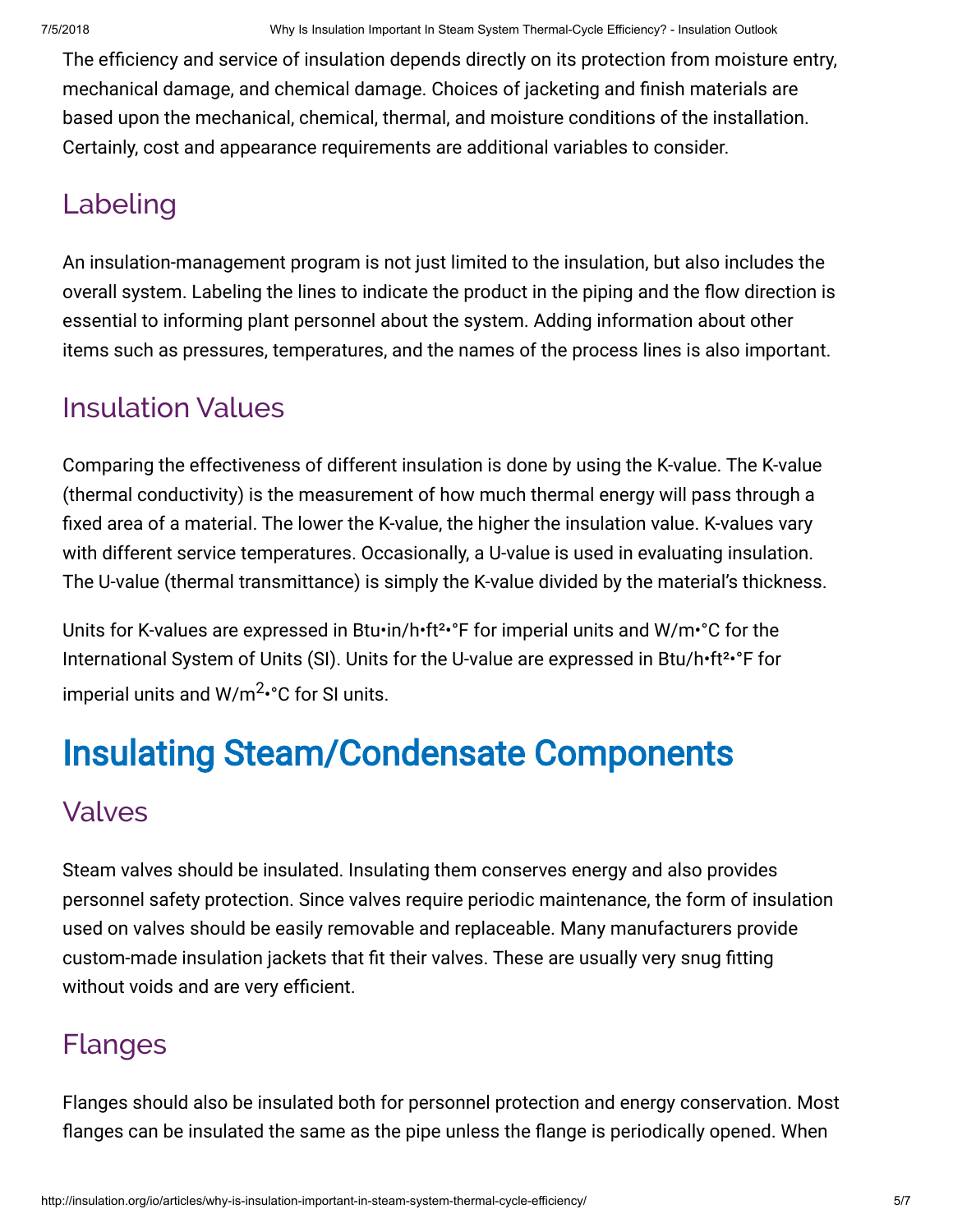frequent inspection or dismantling is required, a removable and reusable covering should be used.

### Steam Traps

There has been a lot of confusion regarding insulating steam traps. Steam traps require periodic testing and maintenance, which will necessitate a removable type of insulation.

Removable/reusable forms are best suited for steam-trap insulation. The operation of steam traps is affected by insulation, and some steam-trap types should not be insulated. Please refer to the steam trap manufacturer's guide for insulation recommendations.

### Heat Exchangers

When possible, all heat exchangers should be insulated. Both fixed insulation and removable types are appropriate. If periodic cleaning disassembly is required, removable forms are preferred. If the heat exchanger is code stamped, it is important that the nameplate be raised to the height of the insulation so that it is visible.

#### **Boilers**

With small, pre-insulated, commercial boilers, there is usually no need to add insulation over what the manufacturer provides. However, it is important to seal any openings in the jacket, particularly on the boiler drum access locations and other exposed surfaces. Large industrial boilers are usually customized insulation projects.

## **Conclusions**

Ultimately, a steam system depends upon proper insulation to operate properly and to protect personnel from unsafe temperatures. Choosing the proper materials and thickness will ensure efficient operations and lengthen system life.

#### Copyright Statement

This article was published in the August 2016 issue of Insulation Outlook magazine. Copyright © 2016 National Insulation Association. All rights reserved. The contents of this website and Insulation Outlook magazine may not be reproduced in any means, in whole or in